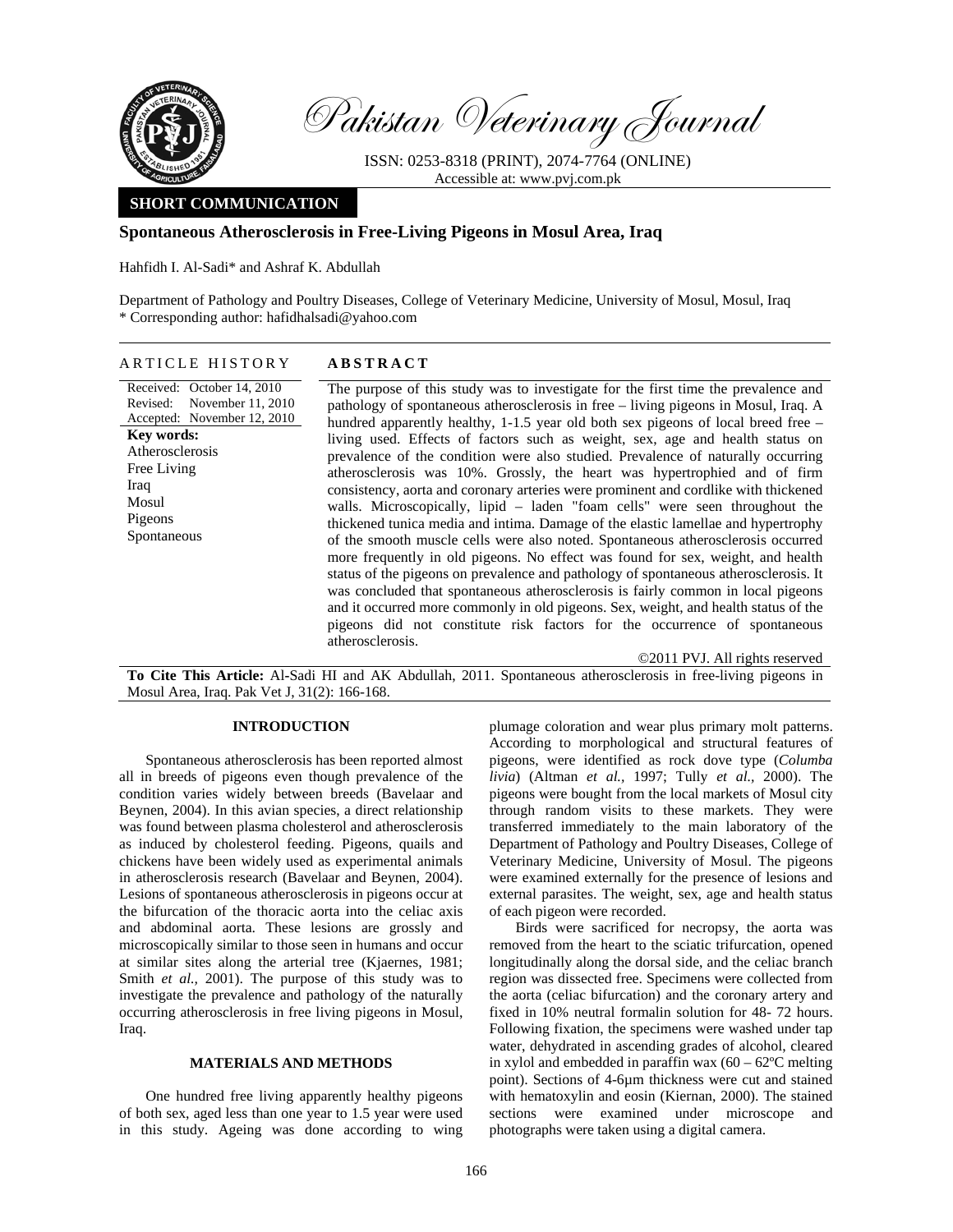## **RESULTS**

Ten out of the 100 pigeons were positive for spontaneous atherosclerosis and thus the prevalence of the conditions was 10%. Grossly, the heart of affected pigeons was hypertrophied and of firm consistency. The aorta and the coronary arteries were prominent and cordlike with thickened walls (Figs. 1 and 2). Microscopically, lipid – laden "foam cells" were seen throughout the thickened tunica media and intima (Fig. 3). Damage of the elastic lamellae and hypertrophy of the smooth muscle cells were noted (Fig. 4). In some of the cases, there was heavy infiltration of mononuclear cells (particularly lymphocytes) in the perivascular spaces and close to the tunica adventitia. Atherosclerosis occurred more frequently in old (9 cases) than in young (one case) pigeons. No effect of gender, weight, and health status could be observed on the prevalence and pathology of spontaneous atherosclerosis in pigeons under study.



**Fig. 1:** The heart and major blood vessels of a pigeon affected with spontaneous atherosclerosis, Note the prominent and cordlike blood vessels (arrows).



**Fig. 2:** An opened part of the aorta of a pigeon with spontaneous atherosclerosis. Note the whitish thickening of the wall (arrow).



**Fig. 3:** Photomicrograph of the aorta of a pigeon with spontaneous arteriosclerosis. Numerous lipid vacuoles could be seen in the tunica media and the intima (arrows). H&E, 165X.



**Fig. 4:** Photomicrograph of the aorta of a pigeon with spontaneous arteriosclerosis. Damage of some of the elastic lamellae is visible (arrows). H&E, 165X.

### **DISCUSSION**

In the present study the prevalence and pathology of naturally occurring atherosclerosis in free living pigeons has been described for the first time in Iraq. The prevalence of the condition was 10%. Smith *et al.* (2001) found a difference in the development of spontaneous atherosclerosis in White Carneau (WC) and Show Racer (SR) pigeons up to one year of age. Gross lesions of atherosclerosis appeared after 9-12 months in WC pigeons. An increase in the incidence was found from 30% at one year to 100% at 3-4 years (Prichard *et al.,*  1964). In WC pigeons it was found that at 4 years of age, 10% of the thoracic aorta surface in all birds was covered with plaques (Prichard, 1965). The incidence of coronary atherosclerosis was 70% in WC pigeons aged one through 12 years. The incidence of aortic atherosclerosis in SR pigeons was 15% after 7 years of age (Prichard *et al.,*  1964). It could be concluded that the prevalence of spontaneous atherosclerosis in pigeons varied according to breed and age of the pigeons.

In pigeon, quail and chicken, a direct relationship has been found between plasma cholesterol and atherosclerosis as induced by cholesterol feeding. Dietary polyunsaturated fatty acids versus saturated fatty acids lowered the plasma cholesterol concentrations in the three